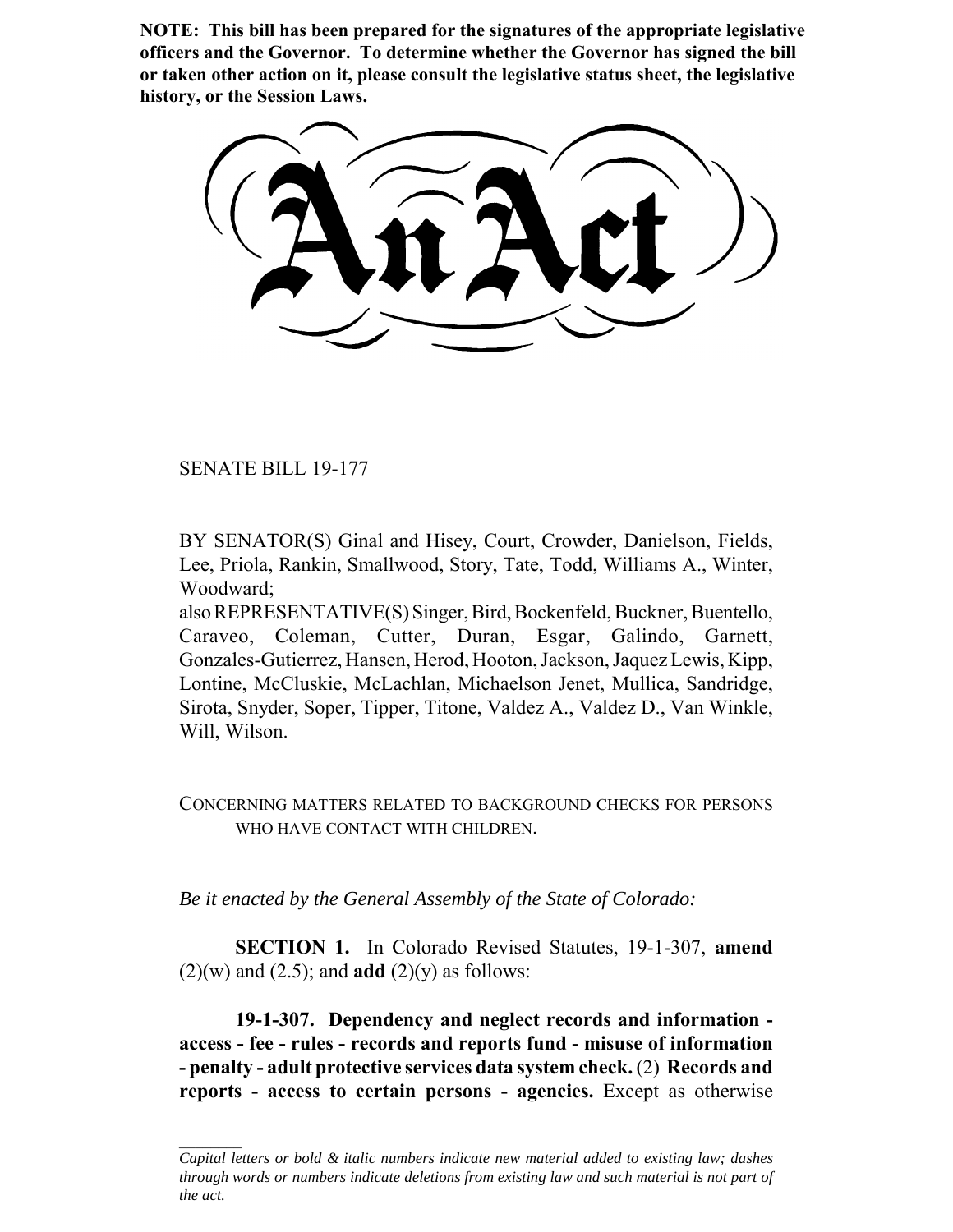provided in section 19-1-303, only the following persons or agencies shall have access to child abuse or neglect records and reports:

(w) The designated authorities at the military base of assignment or installation for a member of the armed forces or a spouse, or a significant other or family member residing in the home of the member of the armed forces who is the individual responsible for the abused or neglected child. The authorities may be designated in a memorandum of understanding as described and authorized in section 19-1-303 (2.6); AND

(y) THE STATE DEPARTMENT OF HUMAN SERVICES, WHEN REQUESTED IN WRITING BY AN INDIVIDUAL TO CHECK RECORDS OR REPORTS OF CHILD ABUSE OR NEGLECT FOR THE PURPOSE OF SCREENING THAT INDIVIDUAL WHEN SUCH INDIVIDUAL'S RESPONSIBILITIES INCLUDE CARE OF CHILDREN, TREATMENT OF CHILDREN, SUPERVISION OF CHILDREN, OR UNSUPERVISED CONTACT WITH CHILDREN.

(2.5) (a) **Fee - rules - records and reports fund.** Any person or agency provided information from the state department of human services pursuant to subsections  $(2)(i)$ ,  $(2)(k)$  to  $(2)(o)$ , and  $(2)(t)$ , AND  $(2)(y)$  of this section and any child placement agency shall MUST be assessed a fee that shall be IS established and collected by the state department of human services pursuant to parameters set forth in rule established by the state board of human services. At a minimum, the rules shall MUST include a provision requiring the state department of human services to provide notice of the fee to interested persons and the maximum fee amount that the department shall not exceed without the express approval of the state board of human services. The fee established shall MUST not exceed the direct and indirect costs of administering subsections  $(2)(i)$ ,  $(2)(k)$  to  $(2)(o)$ , and  $(2)(t)$ , AND  $(2)(y)$  of this section and the direct and indirect costs of administering section 19-3-313.5 (3) and (4).

(b) All fees collected in accordance with subsection  $(2.5)(a)$  of this section shall MUST be transmitted to the state treasurer who shall credit the same to the records and reports fund, which fund is hereby created. The fund also consists of fees credited to the fund pursuant to section 26-3.1-111. The money in the records and reports fund shall be IS subject to annual appropriation by the general assembly for the direct and indirect costs of administering subsections  $(2)(i)$ ,  $(2)(k)$  to  $(2)(o)$ , and  $(2)(t)$ , AND  $(2)(y)$  of this section, for the direct and indirect costs of administering

PAGE 2-SENATE BILL 19-177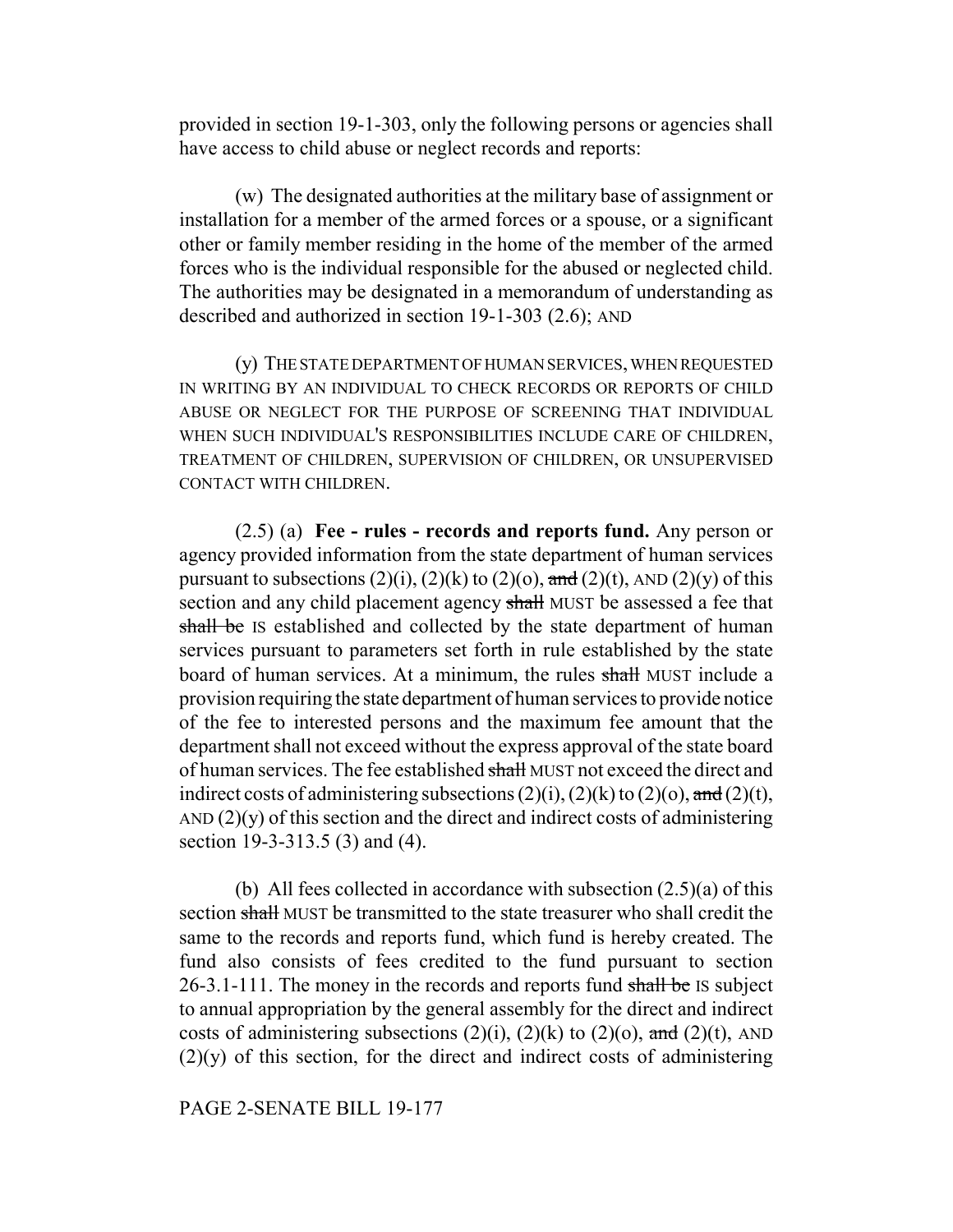section 19-3-313.5 (3) and (4), and for the direct and indirect costs described in section 26-3.1-111.

**SECTION 2.** In Colorado Revised Statutes, 26-6-107, **amend**  $(1)(a)(I)(A), (1)(a)(I)(B), and (1)(a)(I)(C)$  as follows:

**26-6-107. Investigations and inspections - local authority reports - rules.** (1) (a) (I) (A) The state department shall investigate and pass on each original application for a license, each application for a permanent or time-limited license following the issuance of a probationary or provisional license, and  $\sigma$  and after July 1, 2002, each application for renewal, to operate a facility or an agency prior to granting such license or renewal. As part of such investigation, the state department shall require each adult who is eighteen years of age and older INDIVIDUAL, including but not limited to the applicant, any owner, employee, newly hired employee, licensee, and any adult who is eighteen years of age and older who resides in the licensed facility to obtain a fingerprint-based criminal history records RECORD check by reviewing any record that shall be IS used to assist the state department in ascertaining whether the person being investigated has been convicted of any of the criminal offenses specified in section 26-6-104 (7) or any other felony. The state board shall promulgate rules that define and identify what the criminal history records RECORD check shall entail ENTAILS.

(B) Rules promulgated by the state board pursuant to this subparagraph  $(1)$  shall SUBSECTION  $(1)(a)(I)$  MUST allow an exemption from the FINGERPRINT-BASED criminal history records investigation RECORD CHECK and the check of the records and reports of child abuse or neglect maintained by the state department for those out-of-state employees working in Colorado at a children's resident camp or school-age child care center in a temporary capacity for a camp or center that is in operation for fewer than ninety days. Each person so exempted from fingerprinting and the check of the records and reports of child abuse or neglect maintained by the state department shall sign a statement that affirmatively states that he or she has not been convicted of any charge of child abuse, unlawful sexual offense, or any felony. Prospective employers of such exempted persons shall conduct reference checks of the prospective employees in order to verify previous work history and shall conduct personal interviews with each such prospective employee.

## PAGE 3-SENATE BILL 19-177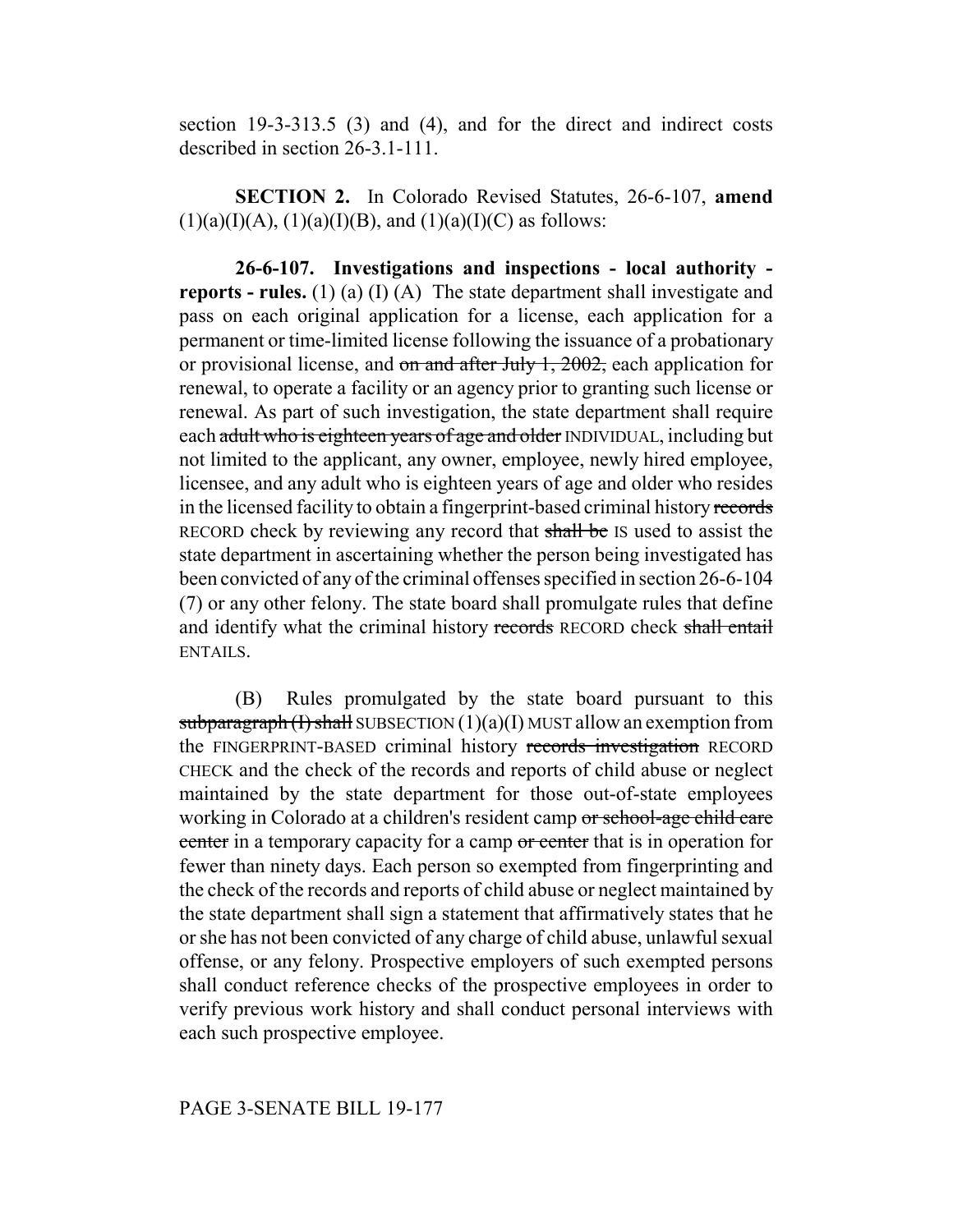(C) Rules promulgated by the state board pursuant to this subparagraph  $(I)$  shall SUBSECTION  $(1)(a)(I)$  MUST require the fingerprint-based criminal history records RECORD check in all circumstances, other than those identified in sub-subparagraph  $(B)$  or  $(C.7)$ of this subparagraph (I) SUBSECTION  $(1)(a)(I)(B)$  OR  $(1)(a)(I)(C.7)$  OF THIS SECTION, to include a fingerprint-based criminal history records RECORD check utilizing the records of the Colorado bureau of investigation and as of August 10, 2011 THE FEDERAL BUREAU OF INVESTIGATION AND, for any new owner, new applicant, newly hired employee, new licensee, or individual who begins residing in the licensed facility. on or after August 11, 2011, the federal bureau of investigation. As part of the investigation, the records and reports of child abuse or neglect maintained by the state department shall MUST be accessed to determine whether the owner, applicant, employee, newly hired employee, licensee, or individual who resides in the licensed facility being investigated has been found to be responsible in a confirmed report of child abuse or neglect. Information shall be IS made available pursuant to section 19-1-307 (2)(j)  $C.R.S.,$  and rules promulgated by the state board pursuant to section 19-3-313.5 (4). C.R.S. Except as provided for in sub-subparagraph (C.7) of this subparagraph  $(H)$  SUBSECTION  $(1)(a)(I)(C.7)$  OF THIS SECTION, any change in ownership of a licensed facility or the addition of a new resident adult or newly hired employee to the licensed facility shall require REQUIRES a new investigation as provided for in this section.

**SECTION 3.** In Colorado Revised Statutes, **add** 13-5-142.8 as follows:

**13-5-142.8. Notice by professional persons.** UNDER SECTIONS 13-9-123(1),13-9-124(2),13-5-142(1), AND 13-5-142.5(2), AN ORDER FOR INVOLUNTARY CERTIFICATION FOR SHORT-TERM TREATMENT OF A MENTAL HEALTH DISORDER PURSUANT TO SECTION 27-65-107 SHALL ALSO INCLUDE A NOTICE FILED BY A PROFESSIONAL PERSON PURSUANT TO SECTION 27-65-107, AND AN ORDER FOR EXTENDED CERTIFICATION FOR TREATMENT OF MENTAL HEALTH DISORDER PURSUANT TO SECTION 27-65-108 SHALL ALSO INCLUDE A NOTICE FILED BY A PROFESSIONAL PERSON PURSUANT TO SECTION 27-65-108.

**SECTION 4. Act subject to petition - effective date.** This act takes effect at 12:01 a.m. on the day following the expiration of the ninety-day period after final adjournment of the general assembly (August